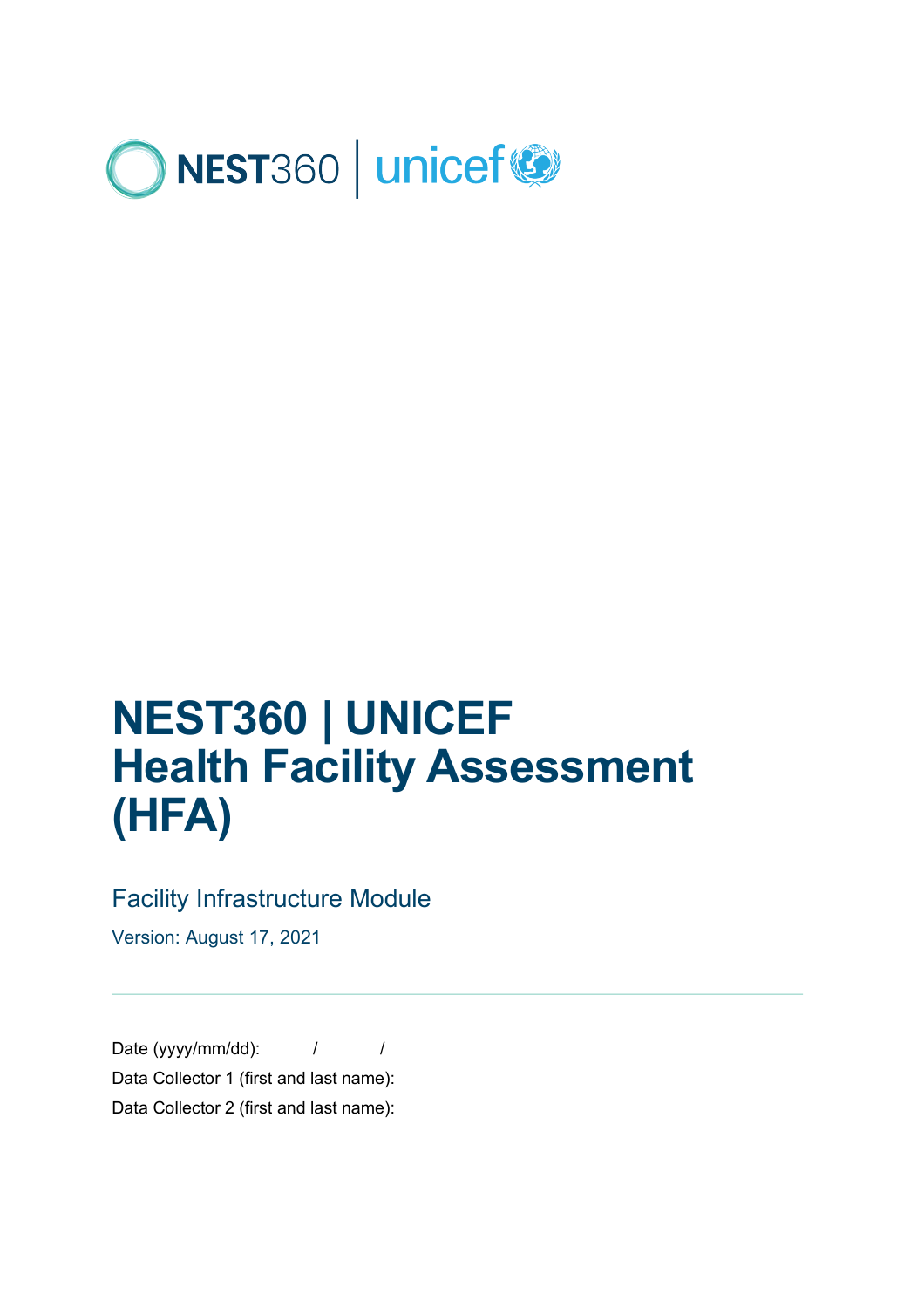### Module Overview for Facility Infrastructure

**Section 1. Facility Identification** (to be filled out before visit)

**Section 2. Facility Infrastructure** (direct questions to management)

**Section 3. Physical Areas at the Facility** (direct questions to management)

**Section 4. Autoclave and Sterilisation** (direct questions to person in charge of sterilisation and autoclaving)

**Section 5. Communication and Information Systems Infrastructure** (direct questions to communications officer)

**Section 6. Transportation** (direct questions to transportation officer)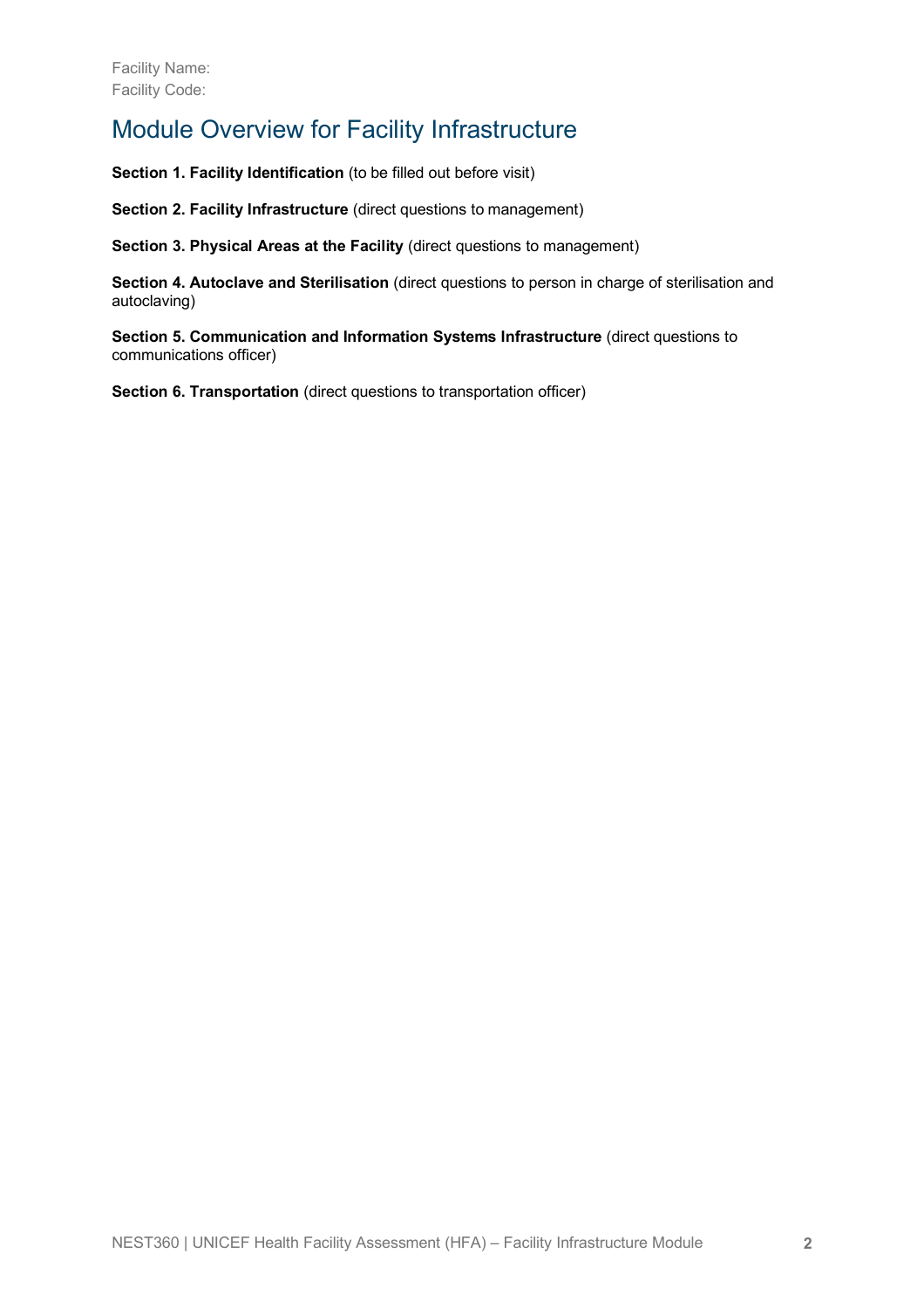### Section 1. Facility Identification

**Instructions:** 1) The data collection team supervisor should complete this section before interviewing the facility officer in charge. 2) Copy the Facility Code onto each page before the team begins to collect data. 3) Prefill items before arrival when possible, and direct remaining questions to the officer in charge.

| No.  | <b>Item</b>                                                                                                                                                                          | Response                                                                                                                                                       |
|------|--------------------------------------------------------------------------------------------------------------------------------------------------------------------------------------|----------------------------------------------------------------------------------------------------------------------------------------------------------------|
| 1.01 | Urban/Rural Designation (Select one)                                                                                                                                                 | O<br>Urban<br>O<br>Semi-Urban<br>O<br>Rural                                                                                                                    |
| 1.02 | Type of Facility (Select one)                                                                                                                                                        | O<br><b>Tertiary Hospital</b><br>O<br>Secondary Hospital<br>O<br>Primary Hospital<br>O<br>Other (specify below)                                                |
| 1.03 | Type of operating agency (Select one)                                                                                                                                                | O<br>Government<br>O<br>Private (for profit)<br>O<br>Nonprofit Organisation<br>O<br>Religious Mission<br>O<br>Military or Police<br>O<br>Other (specify below) |
| 1.04 | Does this facility have a specified catchment area?<br>(A catchment area is a population that the facility serves)                                                                   | O<br>Yes<br>O<br><b>No</b><br>O<br>Unknown                                                                                                                     |
| 1.05 | How many people are supposed to be in the catchment area<br>for this facility?<br>(If unknown, write "unknown")                                                                      | Number:                                                                                                                                                        |
| 1.06 | Is this area a designated hardship area? (A hardship area<br>must be an official government designation, usually used for<br>regions experiencing insecurity or hard to reach areas) | Ω<br>Yes<br><b>No</b><br>O<br>Ω<br>Unknown                                                                                                                     |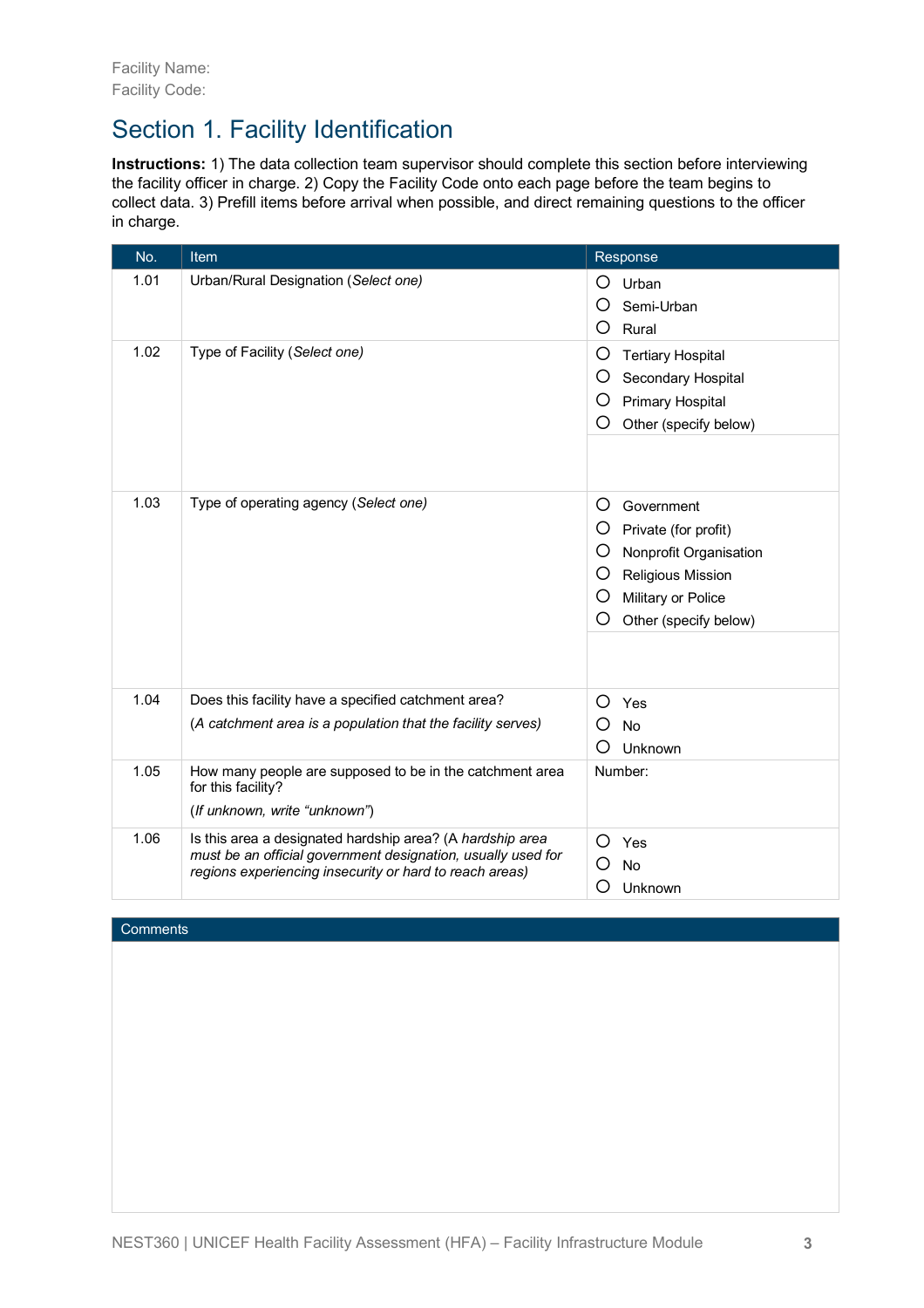# Section 2. Facility Infrastructure

**Instructions:** Please have all participants fill in their names and positions below before completing the following forms in *Section 2. Facility Infrastructure*.

| Respondents                           |                            |
|---------------------------------------|----------------------------|
| Respondent Name (first and last name) | <b>Respondent Position</b> |
|                                       |                            |
| Respondent Name (first and last name) | <b>Respondent Position</b> |
|                                       |                            |
| Respondent Name (first and last name) | <b>Respondent Position</b> |
|                                       |                            |
| Respondent Name (first and last name) | <b>Respondent Position</b> |
|                                       |                            |
| Respondent Name (first and last name) | <b>Respondent Position</b> |
|                                       |                            |
| Respondent Name (first and last name) | <b>Respondent Position</b> |
|                                       |                            |
| Respondent Name (first and last name) | <b>Respondent Position</b> |
|                                       |                            |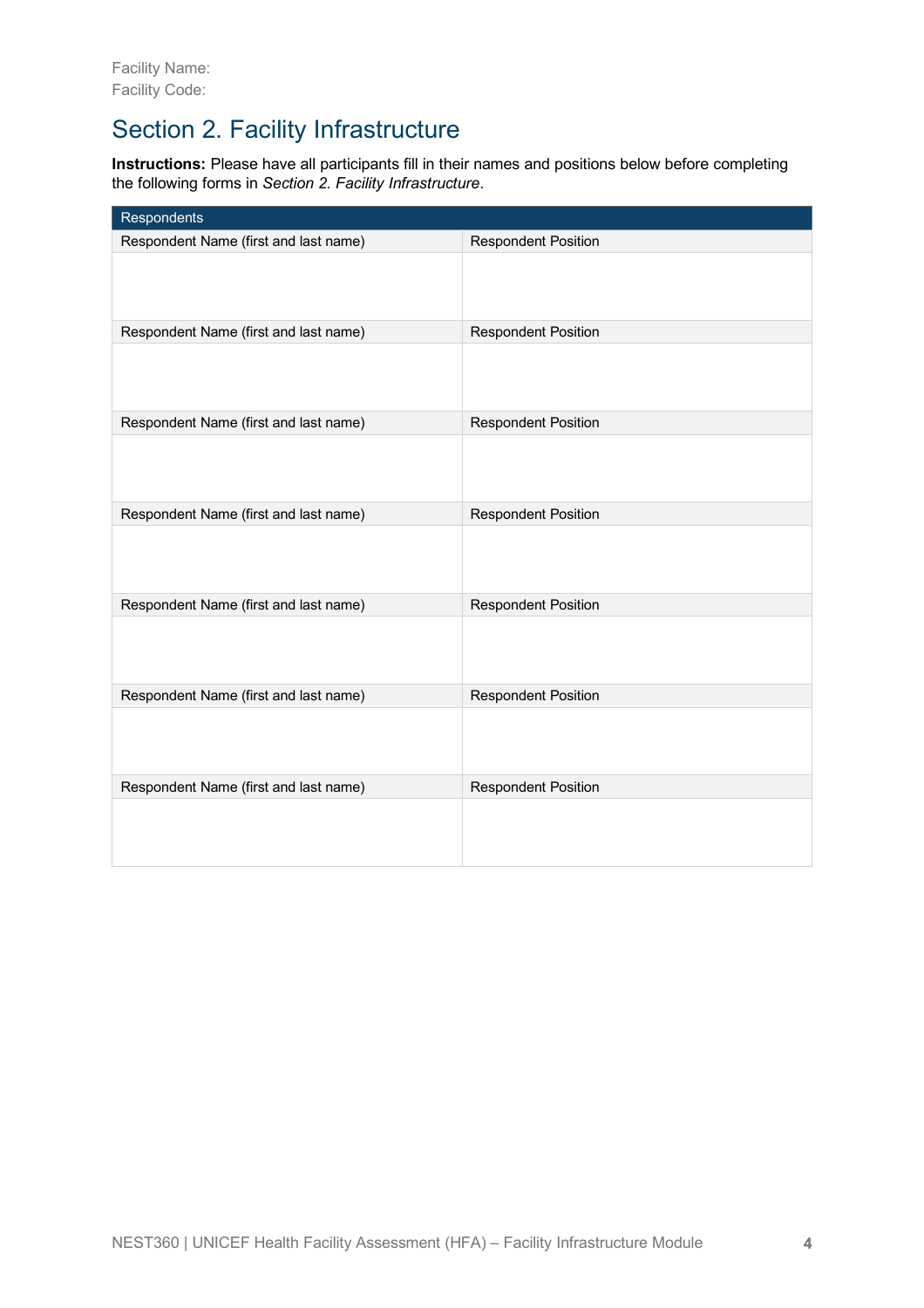# Section 2. Facility Infrastructure

**Instructions:** Direct these questions to the officer in charge. For some questions, you will need to ask and observe specific items/spaces at the facility. If a response is unknown, write "unknown" or select "unknown" from the multiple-choice answers.

**Prompt:** "I'd like to ask you a few questions about the facility's overall capacity and infrastructure."

| No.  | <b>Item</b>                                                                                                                                                                    | Response                                          | Skip to  |
|------|--------------------------------------------------------------------------------------------------------------------------------------------------------------------------------|---------------------------------------------------|----------|
|      | <b>Patient Numbers</b>                                                                                                                                                         |                                                   |          |
|      | (Use data from the previous calendar year for answers in Patient Numbers item)                                                                                                 |                                                   |          |
| 2.01 | How many deliveries take place at the facility annually?                                                                                                                       |                                                   |          |
| 2.02 | How many patients are admitted to the neonatal unit<br>annually?                                                                                                               |                                                   |          |
| 2.03 | How many neonates are referred into this facility<br>annually?                                                                                                                 |                                                   |          |
| 2.04 | How many neonates are referred out of this facility<br>annually?                                                                                                               |                                                   |          |
|      | <b>Beds</b>                                                                                                                                                                    |                                                   |          |
| 2.05 | How many beds are available for patients in all<br>departments at this facility?                                                                                               |                                                   |          |
| 2.06 | How many beds are available for maternity patients on<br>the labour ward?                                                                                                      |                                                   |          |
| 2.07 | How many beds on the postnatal unit are there for<br>maternity patients?                                                                                                       |                                                   |          |
| 2.08 | How many beds on the postnatal unit are there for<br>newborns?                                                                                                                 |                                                   |          |
| 2.09 | How many beds on the postnatal unit are joint maternity<br>and newborn beds?<br>(This should include any beds where babies are sharing<br>a bed with their mother)             |                                                   |          |
| 2.10 | How many beds are there on the neonatal unit?                                                                                                                                  |                                                   |          |
| 2.11 | How many beds on the paediatric ward are dedicated<br>exclusively to neonatal patients?                                                                                        |                                                   |          |
|      | Electric power                                                                                                                                                                 |                                                   |          |
| 2.12 | Does the facility have an energy management plan?<br>(An energy management plan outlines how to reduce<br>energy use and ensure adequate energy supply for all<br>operations.) | O<br>Yes<br>O<br>No<br>O<br>Yes, but not observed |          |
| 2.13 | Is this facility connected to the central electricity grid?<br>(Select "Yes" even if connection to grid is irregular)                                                          | O<br>Yes<br>Ο<br>No                               |          |
| 2.14 | Thinking back over the last 7 days, has the power from<br>the grid or a power back-up been interrupted for more<br>than half an hour at a time at this facility?               | Ο<br>Yes<br>O<br>No                               |          |
|      | <b>Fuel-operated Generator</b>                                                                                                                                                 |                                                   |          |
| 2.15 | Does this facility have a fuel-operated generator?                                                                                                                             | Ő<br>Yes                                          | If "No", |
|      |                                                                                                                                                                                | Ő<br>No                                           | 2.20     |
|      |                                                                                                                                                                                | O<br>Yes, but not observed                        |          |
| 2.16 | How many fuel-operated generators does the facility<br>have?                                                                                                                   |                                                   |          |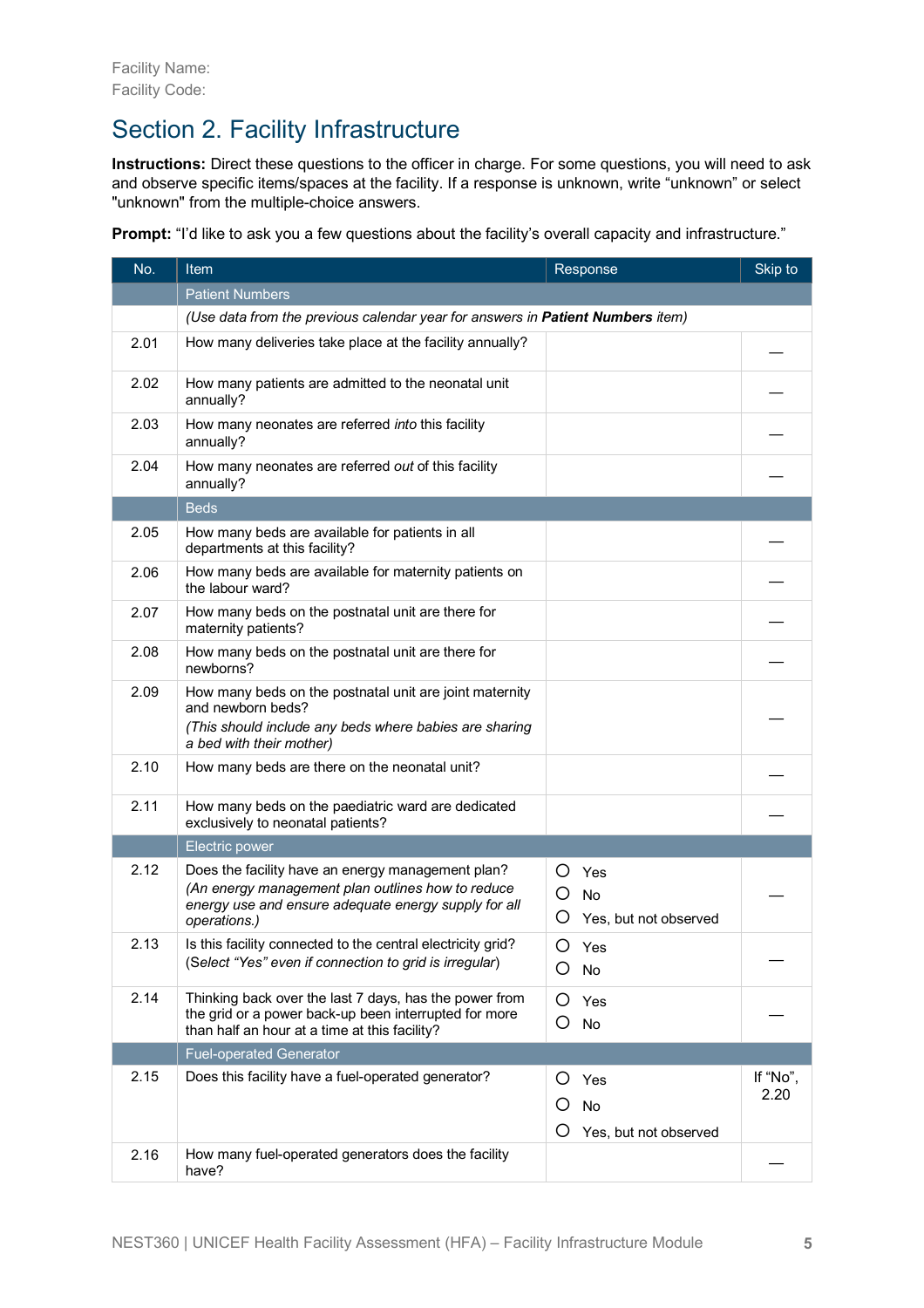| No.  | Item                                                                               | Response                         | Skip to  |
|------|------------------------------------------------------------------------------------|----------------------------------|----------|
| 2.17 | Are the fuel-operated generators functional today?                                 | O<br>All                         |          |
|      |                                                                                    | O<br>Some                        |          |
|      |                                                                                    | O<br>None                        |          |
| 2.18 | Do you have enough fuel to run the generator when                                  | O<br>Yes                         |          |
|      | needed?                                                                            | O<br>No                          |          |
| 2.19 | Is there a maintenance contract in place for the fuel-                             | O<br>Yes                         |          |
|      | operated generator?                                                                | O<br>No                          |          |
|      | (This should be a formal maintenance contract with the<br>supplier or distributor) | O<br>Unknown                     |          |
|      | <b>Battery Inverter</b>                                                            |                                  |          |
| 2.20 | Does this facility have a battery inverter?                                        |                                  | If "No", |
|      |                                                                                    | O<br>Yes                         | 2.24     |
|      |                                                                                    | O<br><b>No</b>                   |          |
|      |                                                                                    | O<br>Yes, but not observed       |          |
| 2.21 | How many battery inverters does the facility have?                                 |                                  |          |
| 2.22 | Are the battery inverters functional today?                                        | O<br>All                         |          |
|      |                                                                                    | O<br>Some                        |          |
|      |                                                                                    | O<br>None                        |          |
| 2.23 | Is there a maintenance contract in place for the battery                           | O<br>Yes                         |          |
|      | inverter?                                                                          | O<br><b>No</b>                   |          |
|      | (This should be a formal maintenance contract with the<br>supplier or distributor) | O<br>Unknown                     |          |
|      | <b>Solar Power</b>                                                                 |                                  |          |
| 2.24 | Does this facility have solar power?                                               |                                  | If "No", |
|      |                                                                                    | Ő<br>Yes                         | 2.28     |
|      |                                                                                    | O<br><b>No</b>                   |          |
|      |                                                                                    | O<br>Yes, but not observed       |          |
| 2.25 | How many solar power units does the facility have?                                 |                                  |          |
| 2.26 | Are the solar power units functional today?                                        | O<br>All                         |          |
|      |                                                                                    | Ő<br>Some                        |          |
|      |                                                                                    | Ő<br>None                        |          |
| 2.27 | Is there a maintenance contract in place for the solar                             | O<br>Yes                         |          |
|      | power?                                                                             | O<br><b>No</b>                   |          |
|      | (This should be a formal maintenance contract with<br>the supplier or distributor) | O<br>Unknown                     |          |
|      | Water                                                                              |                                  |          |
| 2.28 | What is the main source of water? (Select one)                                     | Ő                                |          |
|      |                                                                                    | Piped water from<br>municipality |          |
|      |                                                                                    | Borehole (Hand pump)<br>Ő        |          |
|      |                                                                                    | O Borehole (Solar pump)          |          |
|      |                                                                                    | O Borehole (Electric             |          |
|      |                                                                                    | pump)                            |          |
|      |                                                                                    | Well (Hand pump)<br>Ő            |          |
|      |                                                                                    | Well (Electric pump)<br>Ő        |          |
|      |                                                                                    | Ő<br>Well (Solar Pump)           |          |
|      |                                                                                    | O<br>River                       |          |
|      |                                                                                    | O<br>Other (specify below)       |          |
|      |                                                                                    |                                  |          |
|      |                                                                                    |                                  |          |
|      |                                                                                    |                                  |          |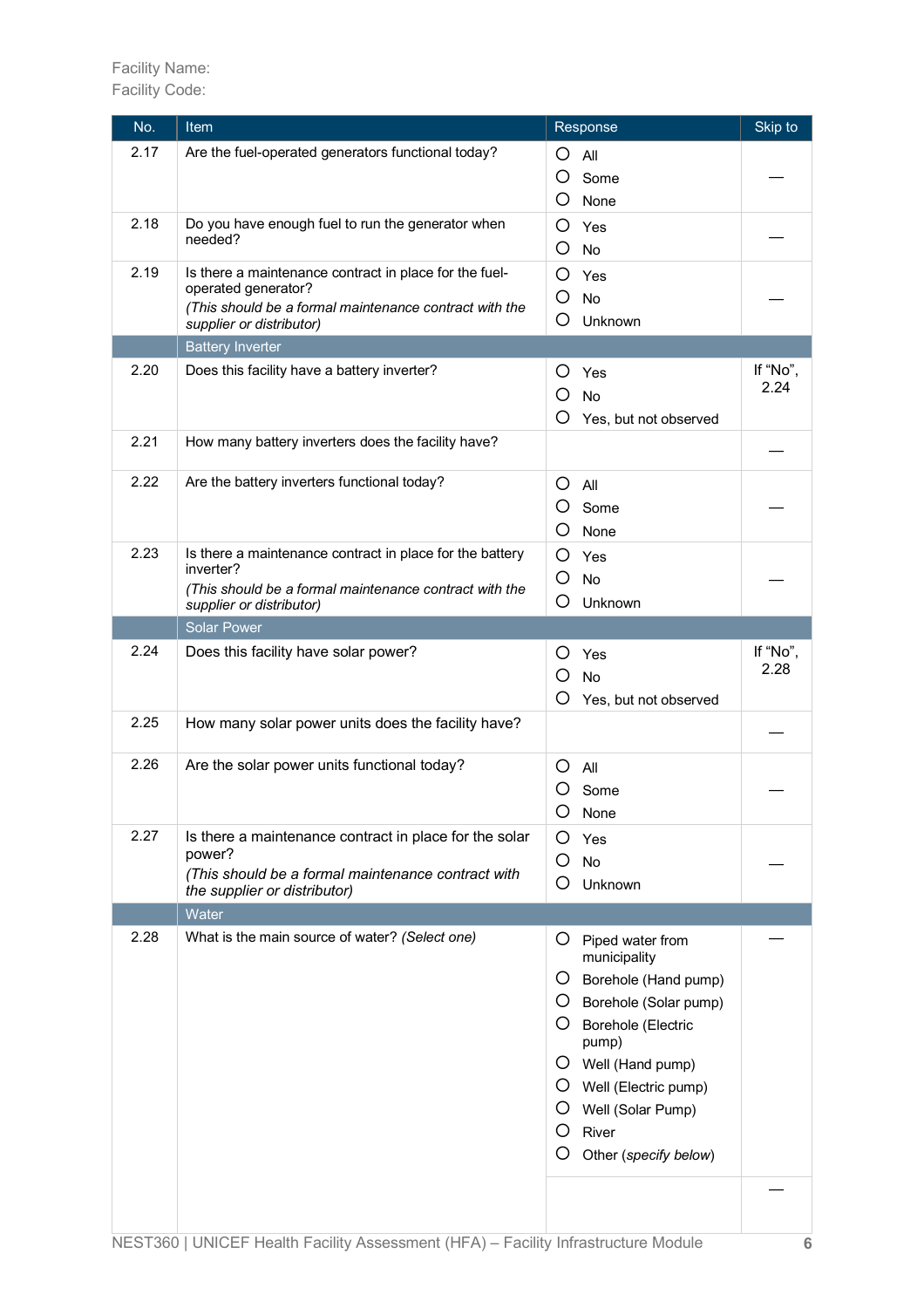Facility Name: Facility Code:

| No.  | <b>Item</b>                                                                                                                                                                                                                      | Response                                                                                                                                                                                                                                                                                                                                      | Skip to          |
|------|----------------------------------------------------------------------------------------------------------------------------------------------------------------------------------------------------------------------------------|-----------------------------------------------------------------------------------------------------------------------------------------------------------------------------------------------------------------------------------------------------------------------------------------------------------------------------------------------|------------------|
| 2.29 | Is the main water source from this source onsite, within<br>500 meters of the facility, or beyond 500 meters of the<br>facility? (Select one)<br>(If "Piped water" selected as main source of water in<br>2.28, select "Onsite") | O<br>Onsite<br>O<br>Within 500 m of facility<br>O<br>Beyond 500 m of facility                                                                                                                                                                                                                                                                 |                  |
| 2.30 | Is there a time of the year when the facility routinely has<br>a shortage or lack of water?<br>(Routinely is defined as occurring more frequently than<br>during an extenuating circumstance)                                    | O<br>Yes<br>O<br>No                                                                                                                                                                                                                                                                                                                           |                  |
| 2.31 | Is there a reliable backup water supply available?<br>(Reliable is defined as providing the facility with water<br>supply to meet all its needs while the main water source<br>is not functioning)                               | O<br>Yes<br>O<br>No                                                                                                                                                                                                                                                                                                                           |                  |
| 2.32 | What are the sources of backup water?<br>(Select all that apply)                                                                                                                                                                 | □<br>Piped water from<br>municipality<br>Borehole<br>⊔<br>(Hand pump)<br>$\mathsf{L}$<br><b>Borehole</b><br>(Solar pump)<br>$\mathsf{L}$<br>Borehole<br>(Electric pump)<br>Well (Hand pump)<br>ப<br>ப<br>Well (Electric pump)<br>$\Box$<br>Well (Solar Pump)<br>□<br>River<br>ப<br>Tank<br>ப<br>Rain water<br>$\Box$<br>Other (specify below) |                  |
|      | Oxygen Systems                                                                                                                                                                                                                   |                                                                                                                                                                                                                                                                                                                                               |                  |
| 2.33 | Is there walled/piped oxygen in the facility?                                                                                                                                                                                    | Yes<br>O<br>O<br>No                                                                                                                                                                                                                                                                                                                           |                  |
| 2.34 | Is there a bulk liquid oxygen tank at this facility?                                                                                                                                                                             | O<br>Yes<br>O<br>No                                                                                                                                                                                                                                                                                                                           | If "No".<br>2.36 |
| 2.35 | Is the liquid oxygen tank currently functioning?                                                                                                                                                                                 | O<br>Yes<br>O<br>No                                                                                                                                                                                                                                                                                                                           |                  |
| 2.36 | Is there an oxygen plant at this facility?                                                                                                                                                                                       | O<br>Yes<br>O<br>No                                                                                                                                                                                                                                                                                                                           | If "No",<br>2.38 |
| 2.37 | Is the oxygen plant currently functioning?                                                                                                                                                                                       | O<br>Yes<br>O<br>No                                                                                                                                                                                                                                                                                                                           |                  |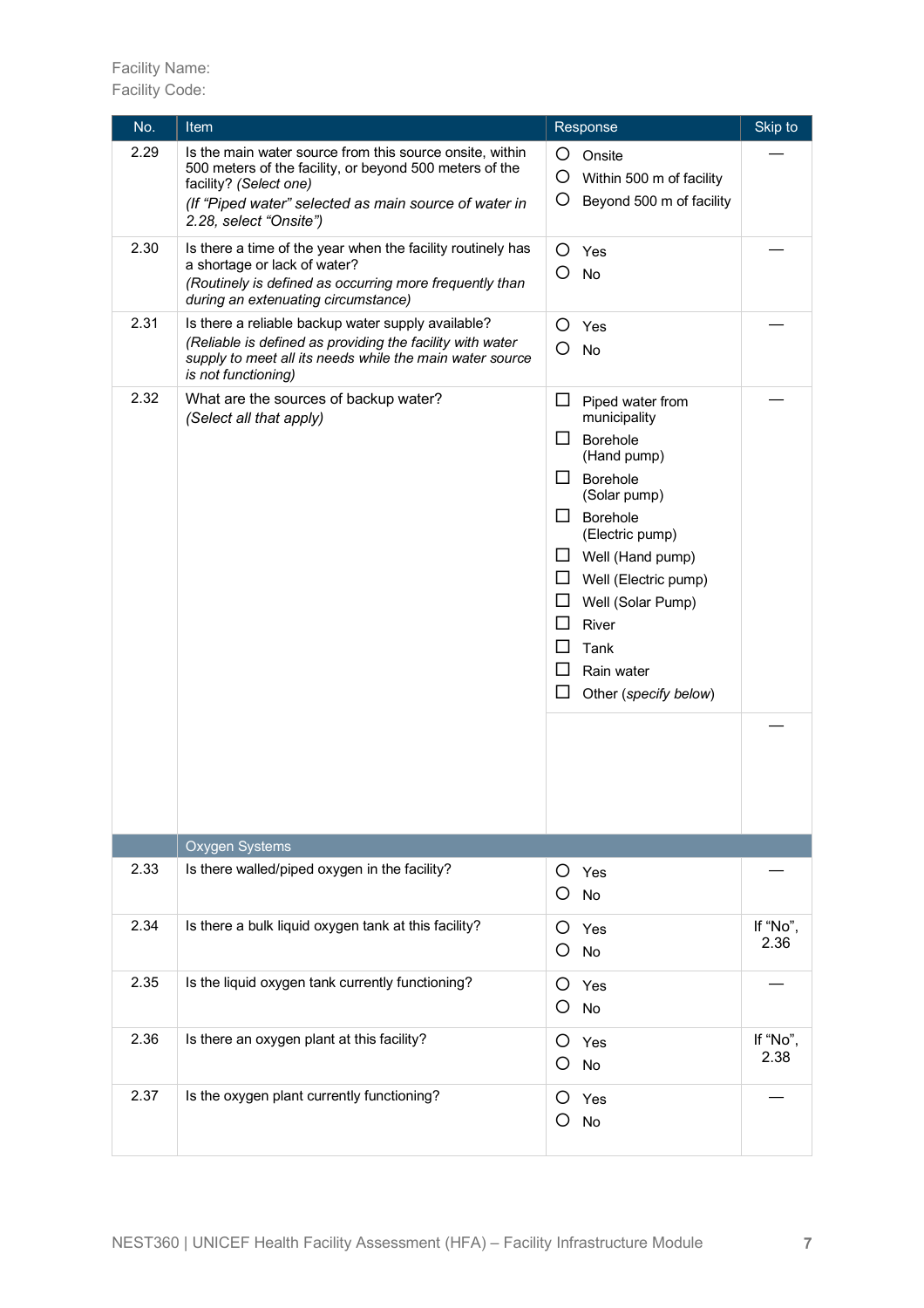### Facility Name:

Facility Code:

| No.  | Item                                                                                                                                                                                                                                                                                                                                                                                                                                                                                                                                                                                                                                          | Response                                                                                                                                | Skip to          |
|------|-----------------------------------------------------------------------------------------------------------------------------------------------------------------------------------------------------------------------------------------------------------------------------------------------------------------------------------------------------------------------------------------------------------------------------------------------------------------------------------------------------------------------------------------------------------------------------------------------------------------------------------------------|-----------------------------------------------------------------------------------------------------------------------------------------|------------------|
|      | <b>Newborn Care</b>                                                                                                                                                                                                                                                                                                                                                                                                                                                                                                                                                                                                                           |                                                                                                                                         |                  |
| 2.38 | Where are small and sick newborns cared for at this<br>facility? Select the highest level.<br>(Select one)<br>• A neonatal corner is a space within the labour and<br>delivery ward, postnatal unit, or paediatric unit where<br>small and sick newborns are cared for.<br>• A special newborn care unit is a dedicated unit<br>where small and sick newborns are cared for, but<br>does not offer all of the high-level services of a NICU.<br>Refer to national guidelines for designation.<br>• A NICU is a unit at the tertiary level equipped to<br>provide intensive care to neonates. Refer to national<br>guidelines for designation. | O<br>Neonatal Corner<br>O Special newborn care<br>unit (separate neonatal<br>unit)<br>$\circ$<br>Neonatal intensive care<br>unit (NICU) |                  |
| 2.39 | Where else are small and sick newborns cared for at this<br>facility?<br>(Newborns can be cared for in different wards. Read all<br>response options out loud and select all that apply.<br>Select all locations at this facility where we could find<br>small and sick newborns <28 days.)                                                                                                                                                                                                                                                                                                                                                   | $\Box$ KMC unit<br>$\Box$ Labour and delivery<br>ward<br>$\Box$<br>Paediatric ward<br>$\Box$<br>Other (specify below)                   |                  |
|      | <b>Fire Safety</b>                                                                                                                                                                                                                                                                                                                                                                                                                                                                                                                                                                                                                            |                                                                                                                                         |                  |
| 2.40 | Does the facility conduct fire drills at least once per<br>year?                                                                                                                                                                                                                                                                                                                                                                                                                                                                                                                                                                              | ∩<br>Yes<br>౧<br>No<br>O<br>Unknown                                                                                                     |                  |
| 2.41 | Does the facility have an accessible emergency exit<br>door?<br>(Door should not be blocked or partially blocked by<br>equipment; should be usable for people and gurneys)                                                                                                                                                                                                                                                                                                                                                                                                                                                                    | O<br>Yes<br>O<br><b>No</b>                                                                                                              |                  |
|      | <b>Sterile Supply Department</b>                                                                                                                                                                                                                                                                                                                                                                                                                                                                                                                                                                                                              |                                                                                                                                         |                  |
| 2.42 | Does the facility provide an onsite or offsite dedicated<br>decontamination area or sterile supply department for<br>medical devices and other equipment?                                                                                                                                                                                                                                                                                                                                                                                                                                                                                     | O<br>Yes<br>O<br><b>No</b>                                                                                                              | If "No",<br>3.01 |
| 2.43 | Is the dedicated decontamination area or sterile supply<br>department operated by a licensed decontamination<br>management service?                                                                                                                                                                                                                                                                                                                                                                                                                                                                                                           | O<br>Yes<br>◯<br>No                                                                                                                     |                  |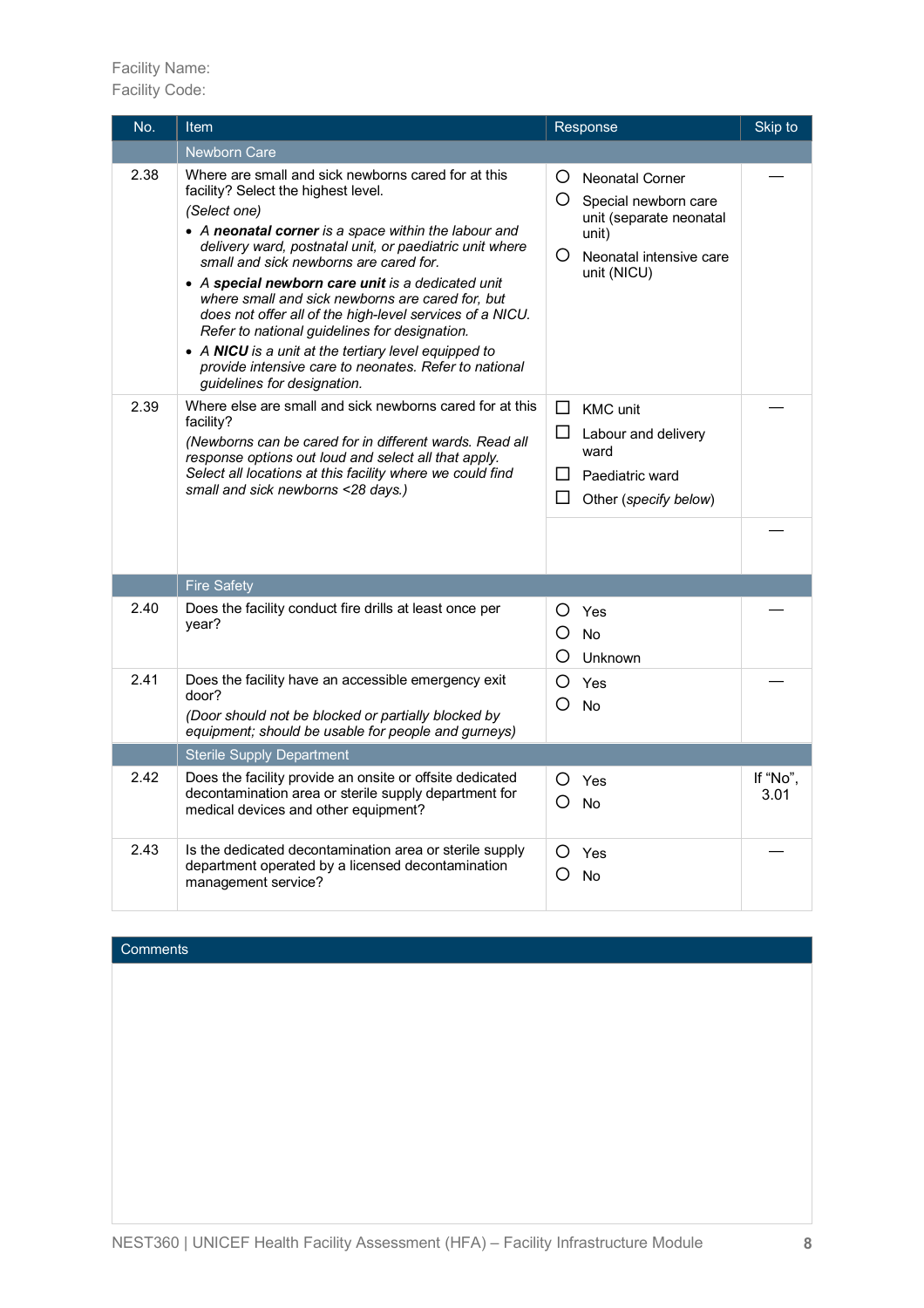Facility Name: Facility Code:

### Section 3. Physical Areas at the Facility

**Instructions:** For each physical area below, ask if the facility has a separate room. If the answer is yes, ask if electricity and water are functioning in the room at the time of the visit regardless of the source (central power, backup generator, backup water). You will need to observe each area at the facility. It is likely that you will have to walk around to different parts of the hospital to view all the areas. Continue interviewing the officer in charge.

| No.  | <b>Physical Areas</b>                 | a. Which of the following rooms/areas<br>does the facility currently have? |           | b. Is electricity functioning in the room<br>at the time of the visit? |           | c. Is water functioning in the room at the<br>time of the visit? |            |           |                          |
|------|---------------------------------------|----------------------------------------------------------------------------|-----------|------------------------------------------------------------------------|-----------|------------------------------------------------------------------|------------|-----------|--------------------------|
|      | Read each item:                       | <b>Yes</b>                                                                 | <b>No</b> | <b>Yes</b>                                                             | <b>No</b> | Yes, but not<br>observed                                         | <b>Yes</b> | <b>No</b> | Yes, but not<br>observed |
| 3.01 | Labour and delivery<br>ward           | $\circ$                                                                    | $\circ$   | $\circ$                                                                | $\circ$   | $\circ$                                                          | $\circ$    | $\circ$   | $\circ$                  |
| 3.02 | Postnatal unit                        | $\circ$                                                                    | $\circ$   | $\circ$                                                                | $\circ$   | $\circ$                                                          | $\circ$    | $\circ$   | $\circ$                  |
| 3.03 | General operating<br>theatre          | $\circ$                                                                    | $\circ$   | $\circ$                                                                | $\circ$   | $\circ$                                                          | $\circ$    | $\circ$   | $\circ$                  |
| 3.04 | Maternity theatre                     | $\circ$                                                                    | $\circ$   | $\circ$                                                                | $\circ$   | $\circ$                                                          | $\circ$    | $\circ$   | $\circ$                  |
| 3.05 | Special neonatal<br>care unit or NICU | $\circ$                                                                    | O         | $\circ$                                                                | $\circ$   | $\circ$                                                          | $\circ$    | $\circ$   | $\circ$                  |
| 3.06 | Paediatric ward                       | $\circ$                                                                    | O         | $\circ$                                                                | $\circ$   | $\circ$                                                          | $\circ$    | $\circ$   | $\circ$                  |
| 3.07 | <b>KMC</b> unit                       | $\circ$                                                                    | O         | $\circ$                                                                | $\circ$   | $\circ$                                                          | $\circ$    | $\circ$   | $\circ$                  |
| 3.08 | Laboratory                            | $\circ$                                                                    | $\circ$   | $\circ$                                                                | $\circ$   | $\circ$                                                          | $\circ$    | $\circ$   | $\circ$                  |
| 3.09 | <b>Blood Bank</b>                     | $\circ$                                                                    | $\circ$   | $\circ$                                                                | $\circ$   | $\circ$                                                          | $\circ$    | $\circ$   | $\circ$                  |
| 3.10 | Pharmacy                              | $\circ$                                                                    | ◯         | $\circ$                                                                | $\circ$   | $\circ$                                                          | $\circ$    | $\circ$   | $\circ$                  |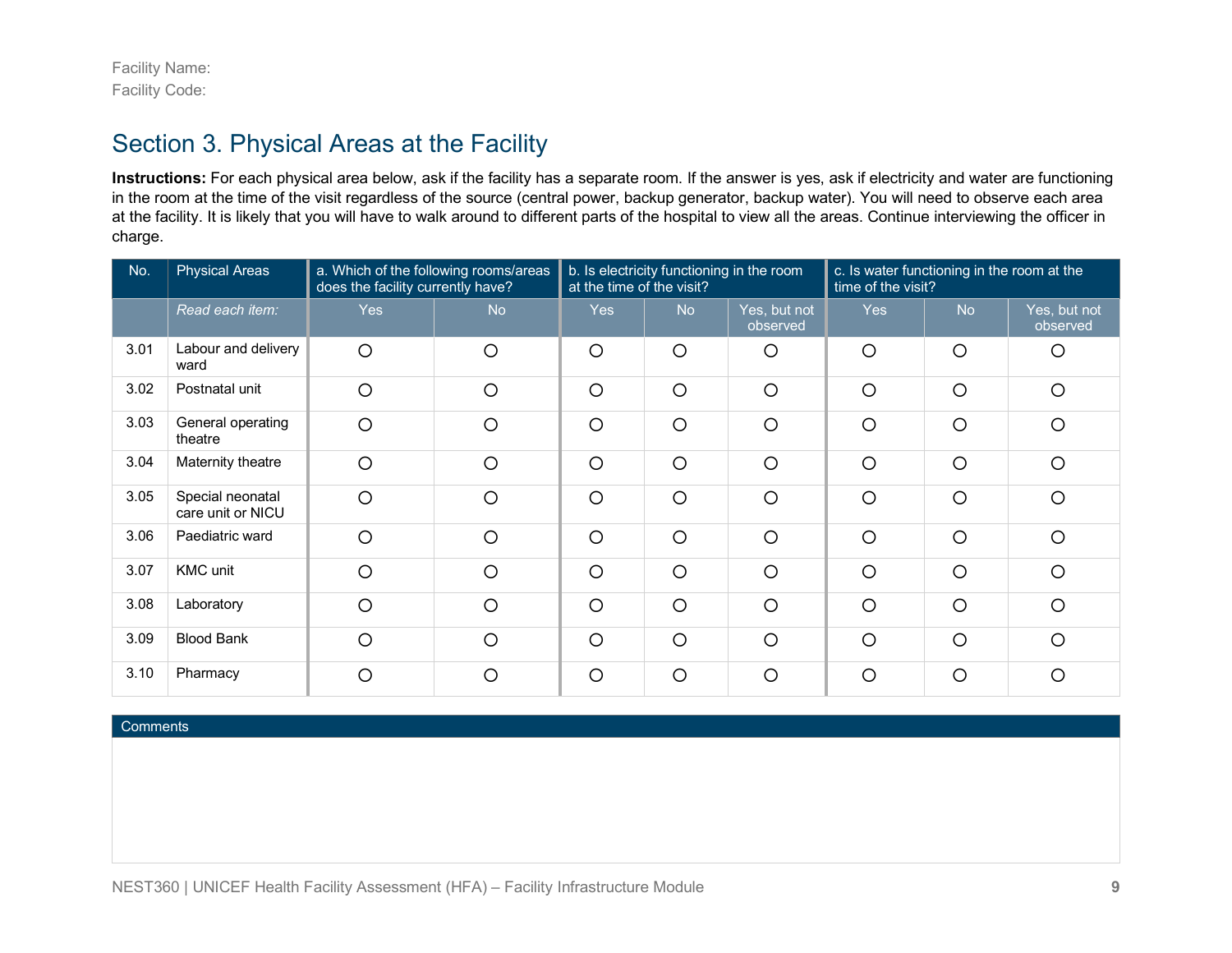### Section 4. Autoclave and Sterilisation Room

**Instructions:** Please have all participants fill in their names and positions below, before completing the following forms in *Section 4. Autoclave and Sterilisation Room*.

| Respondents                           |                            |
|---------------------------------------|----------------------------|
| Respondent Name (first and last name) | <b>Respondent Position</b> |
|                                       |                            |
| Respondent Name (first and last name) | <b>Respondent Position</b> |
|                                       |                            |
| Respondent Name (first and last name) | <b>Respondent Position</b> |
|                                       |                            |
| Respondent Name (first and last name) | <b>Respondent Position</b> |
|                                       |                            |
| Respondent Name (first and last name) | <b>Respondent Position</b> |
|                                       |                            |
| Respondent Name (first and last name) | <b>Respondent Position</b> |
|                                       |                            |
| Respondent Name (first and last name) | <b>Respondent Position</b> |
|                                       |                            |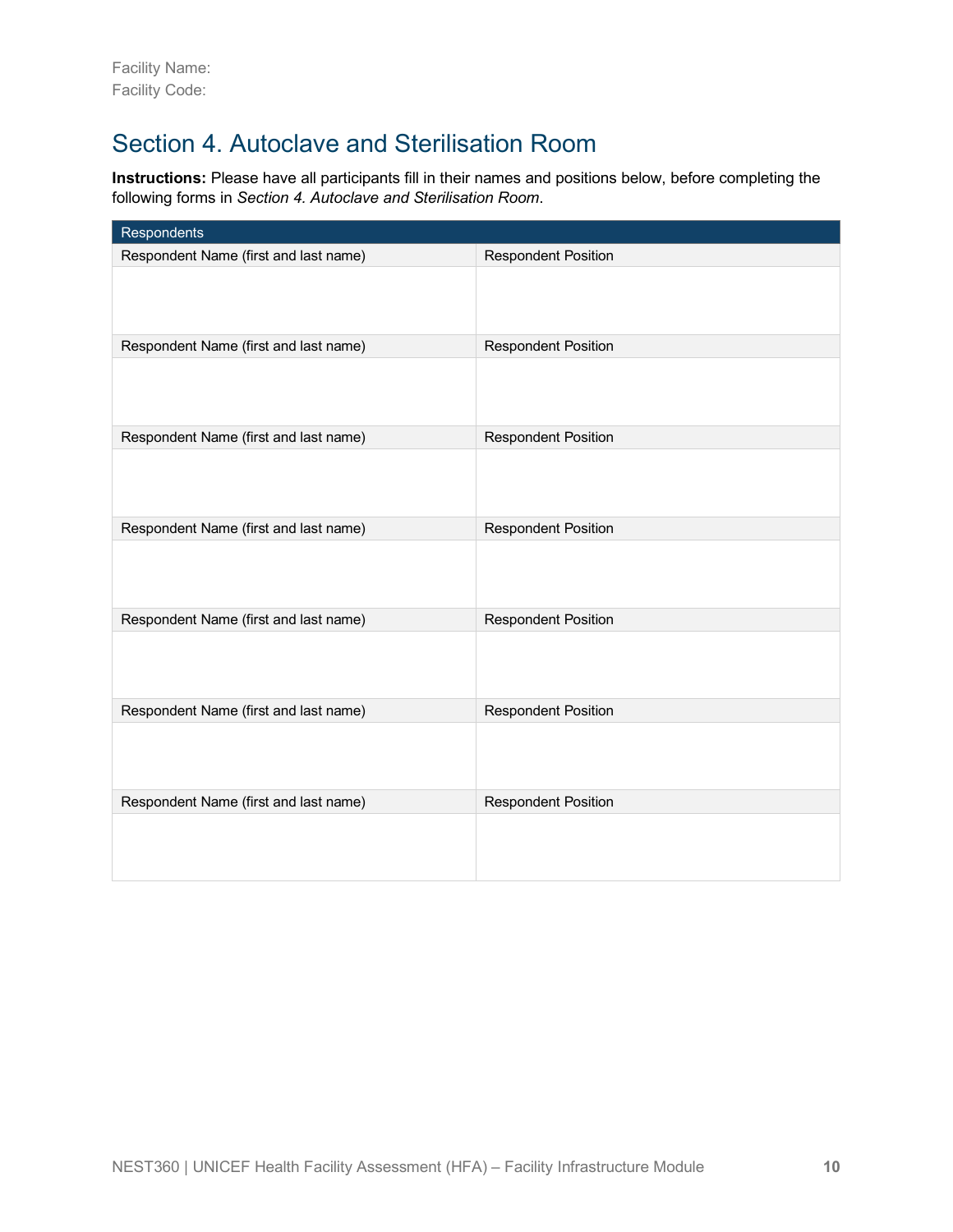### Section 4. Autoclave and Sterilisation Room

**Instructions:** Direct these questions to the person in charge of sterilisation and autoclaving. An item is not functional if it is in need of repair. In order to select "Available and functional" at least one must be functional.

**Prompt:** "I'd like to ask you a few questions and make observations about this facility's autoclave room."

| No.  | <b>Item</b>                                                                             | Is at least 1 available and functional? |                                 |                      |  |  |
|------|-----------------------------------------------------------------------------------------|-----------------------------------------|---------------------------------|----------------------|--|--|
|      | Autoclave room items: Does the facility<br>have $\ldots$ ?<br>(Read all items out loud) | Available and<br>functional             | Available but not<br>functional | <b>Not Available</b> |  |  |
| 4.01 | Separate autoclave room                                                                 | ∩                                       | ∩                               | ∩                    |  |  |
| 4.02 | Autoclave with temperature and pressure<br>gauges                                       | ∩                                       | ∩                               | ∩                    |  |  |
| 4.03 | Hot air steriliser (dry oven)                                                           | ∩                                       | ∩                               | ∩                    |  |  |
| 4.04 | Steriliser/pressure cooker, electric                                                    | ∩                                       | ∩                               | ∩                    |  |  |
| 4.05 | Steriliser/pressure cooker, kerosene<br>heated                                          | ∩                                       | ∩                               | ∩                    |  |  |
| 4.06 | Sterilisation drum                                                                      | ∩                                       | ∩                               | ∩                    |  |  |
| 4.07 | Sterilisation drum stand                                                                | Ω                                       | ∩                               | ∩                    |  |  |
| 4.08 | Autoclave tapes                                                                         |                                         |                                 |                      |  |  |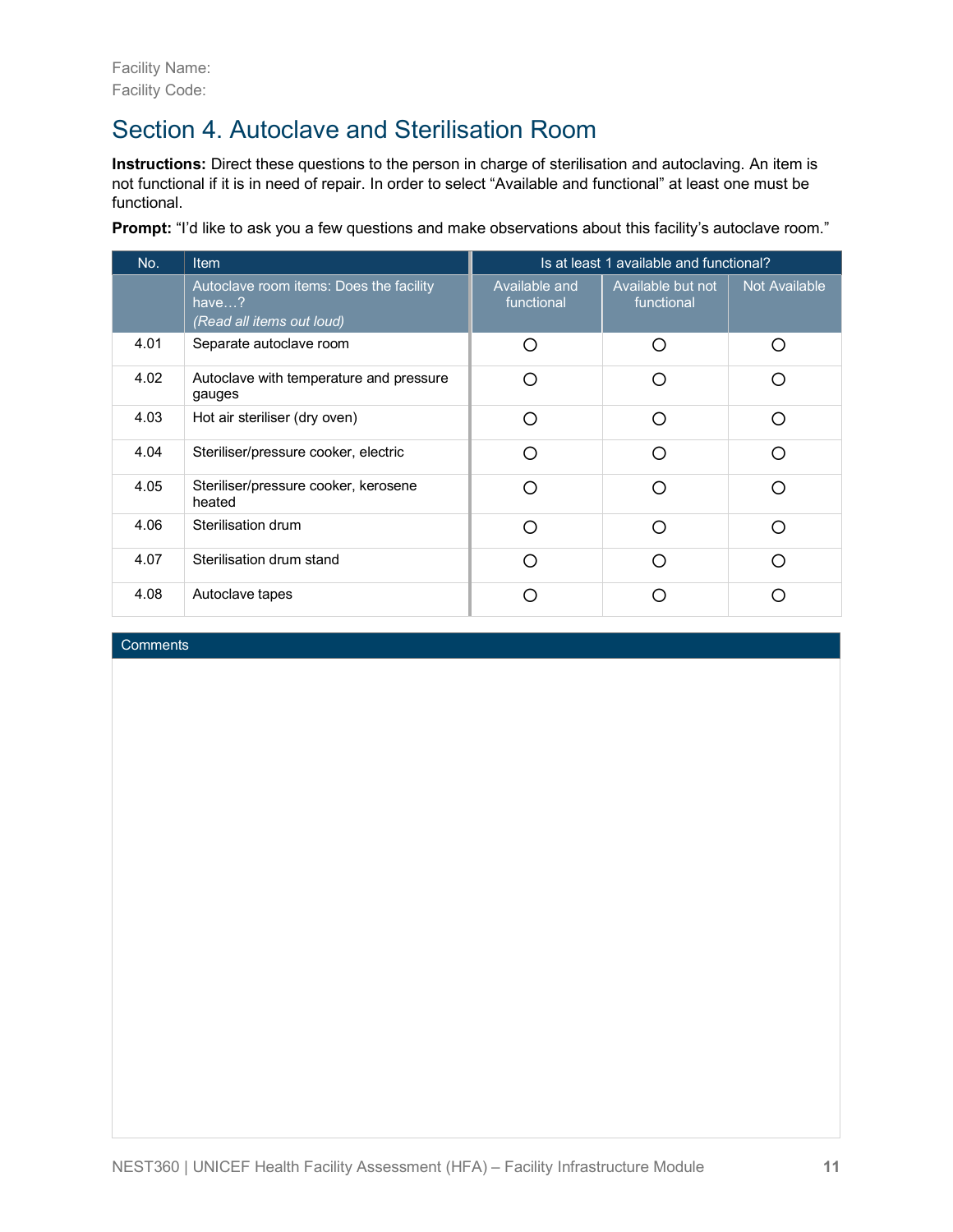# Section 5. Communications Systems

**Instructions:** Please have all participants fill in their names and positions below, before completing the following forms in *Section 5. Communication Systems*.

| Respondents                           |                            |
|---------------------------------------|----------------------------|
| Respondent Name (first and last name) | <b>Respondent Position</b> |
|                                       |                            |
| Respondent Name (first and last name) | <b>Respondent Position</b> |
|                                       |                            |
| Respondent Name (first and last name) | <b>Respondent Position</b> |
|                                       |                            |
| Respondent Name (first and last name) | <b>Respondent Position</b> |
|                                       |                            |
| Respondent Name (first and last name) | <b>Respondent Position</b> |
|                                       |                            |
| Respondent Name (first and last name) | <b>Respondent Position</b> |
|                                       |                            |
| Respondent Name (first and last name) | <b>Respondent Position</b> |
|                                       |                            |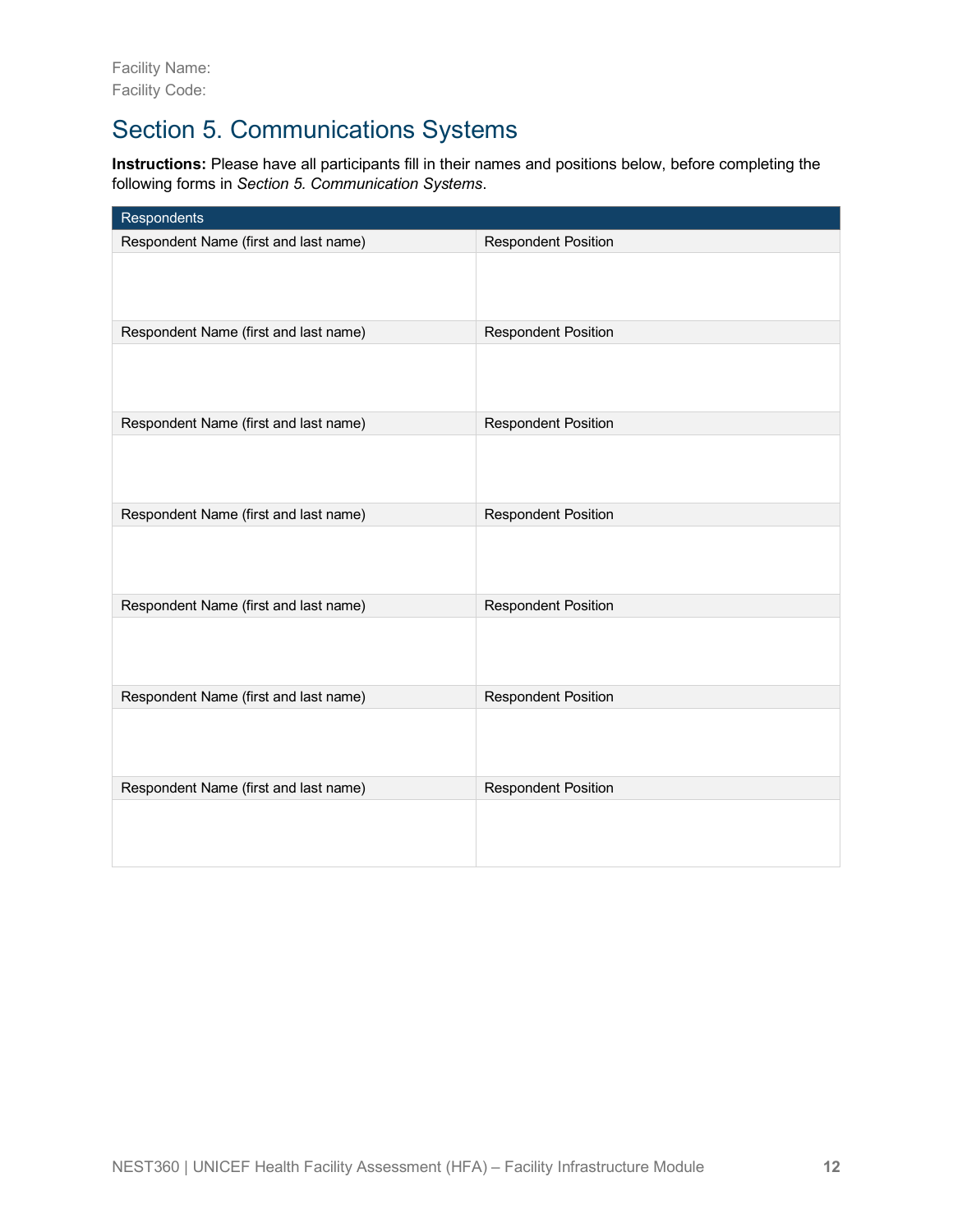### Section 5. Communications Systems

**Instructions:** Direct these questions to the hospital management or communications officer. An item is not functional if it is in need of repair.

**Prompt:** "The next few questions I'd like to ask you are related to communication systems."

#### 5A. Communication Methods

Which of the following communication methods are available and functional at this facility? In order to select "Available and functional" at least one must be functional.

| No.  | <b>Item</b>                                  |                                | Is at least 1 available and functional? | Which of the following<br>methods are regularly<br>referrals into and out of<br>this facility? (Skip for<br>methods not available) | used for communicating |                 |
|------|----------------------------------------------|--------------------------------|-----------------------------------------|------------------------------------------------------------------------------------------------------------------------------------|------------------------|-----------------|
|      |                                              | Available<br>and<br>functional | Available<br>but not<br>functional      | <b>Not</b><br>Available                                                                                                            | <b>Used</b>            | <b>Not Used</b> |
| 5.01 | Landline telephone in the<br>maternity area  | O                              | O                                       | O                                                                                                                                  | O                      | O               |
| 5.02 | Landline telephone in the<br>neonatal area   | O                              | O                                       | O                                                                                                                                  | O                      | O               |
| 5.03 | Landline telephone elsewhere<br>in facility  | O                              | O                                       | O                                                                                                                                  | $\circ$                | O               |
| 5.04 | Cell phone owned by facility                 | O                              | O                                       | ◯                                                                                                                                  | O                      | O               |
| 5.05 | Cell phone provided to<br>individual staff   | ∩                              | ∩                                       | ∩                                                                                                                                  | ∩                      | O               |
| 5.06 | Public telephone in the vicinity             | O                              | ∩                                       | ◯                                                                                                                                  | O                      | O               |
| 5.07 | Two-way radio                                | O                              | O                                       | O                                                                                                                                  | O                      | O               |
| 5.08 | Internet connection in the<br>maternity area | ∩                              | ∩                                       | ◯                                                                                                                                  | ∩                      | ◯               |
| 5.09 | Internet connection in the<br>neonatal area  | O                              | ∩                                       | O                                                                                                                                  | O                      | O               |
| 5.10 | Internet connection elsewhere<br>in facility | ∩                              | ∩                                       | Ω                                                                                                                                  | O                      | ∩               |

#### 5B. Communication Infrastructure

| No.  | <b>Item</b>                                                                                                                                                                                                                                                                                                                                                                             | Response                                                                              | Skip to |
|------|-----------------------------------------------------------------------------------------------------------------------------------------------------------------------------------------------------------------------------------------------------------------------------------------------------------------------------------------------------------------------------------------|---------------------------------------------------------------------------------------|---------|
| 5.11 | Is the cell phone signal at this facility very dependable,<br>somewhat dependable or not very dependable? Or does it<br>not exist? (Select one)<br>• Very dependable: signal available for most calls when<br>it is needed<br>• Somewhat dependable: signal available for some calls<br>when it is needed<br>• Not very dependable: signal available for few calls<br>when it is needed | Very dependable<br>Somewhat dependable<br>Not very dependable<br>No cell phone signal |         |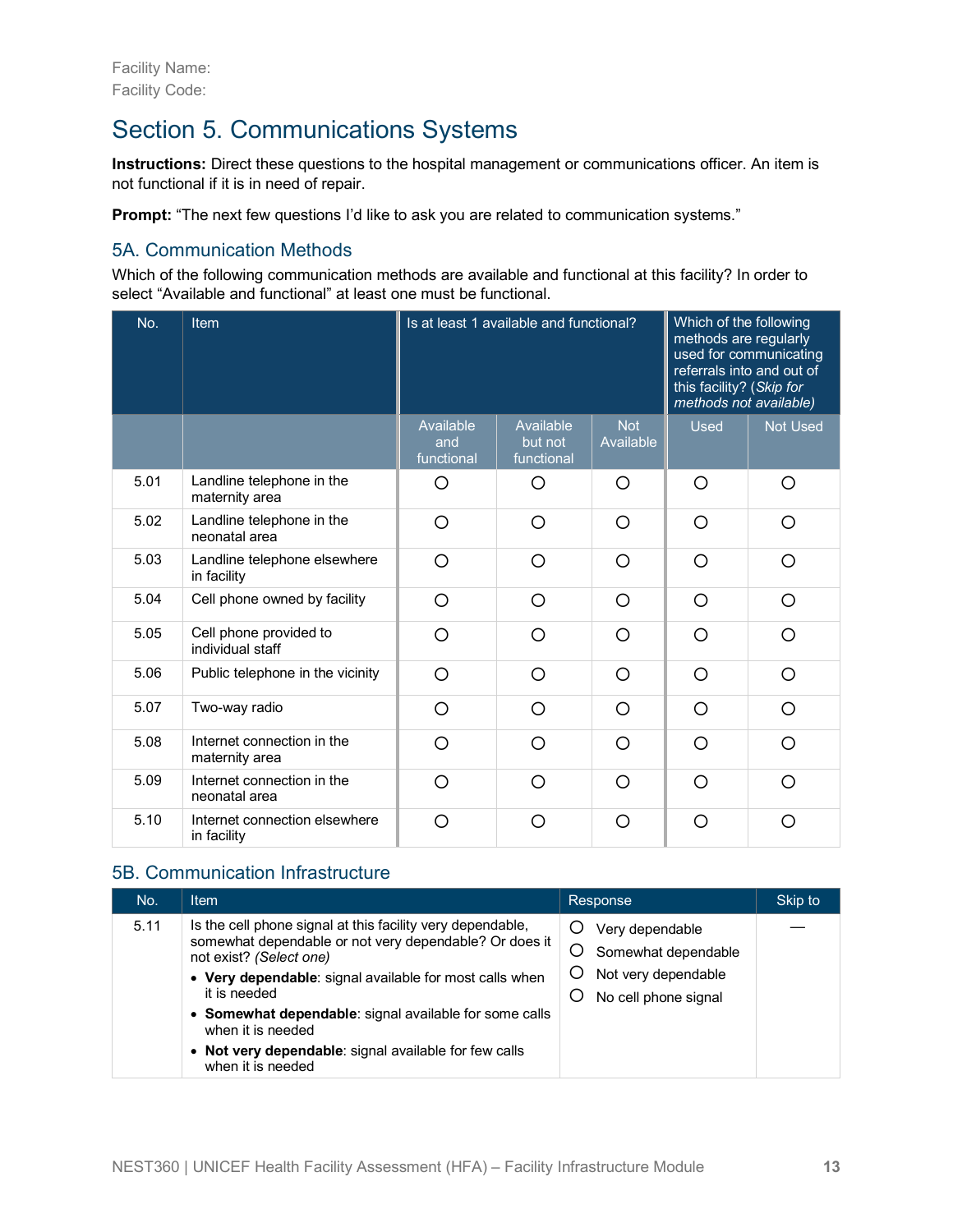#### Facility Name: Facility Code:

| No.  | Item                                                                                                                                                                                                                                                                                                                                                              | Response                                                                                                                    | Skip to          |
|------|-------------------------------------------------------------------------------------------------------------------------------------------------------------------------------------------------------------------------------------------------------------------------------------------------------------------------------------------------------------------|-----------------------------------------------------------------------------------------------------------------------------|------------------|
| 5.12 | Is the internet signal at this facility very dependable,<br>somewhat dependable or not very dependable? Or does it<br>not exist? (Select one)<br>• Very dependable: signal usually available when it is<br>needed<br>• Somewhat dependable: signal usually available when<br>it is needed<br>• Not very dependable: signal usually available when it<br>is needed | O<br>Very dependable<br>O<br>Somewhat dependable<br>Ο<br>Not very dependable<br>O<br>No internet signal                     |                  |
| 5.13 | Does this facility have access to a closed user group<br>(CUG) system?<br>(A CUG system is a service for mobile phone users to<br>make calls and send SMS within a specified group of<br>people)                                                                                                                                                                  | Ω<br>Yes<br>◯<br>No<br>Unknown<br>( )                                                                                       |                  |
| 5.14 | Is it a policy in this facility to reimburse staff who use their<br>cell phones for work-related calls?                                                                                                                                                                                                                                                           | O<br>Yes<br>Ω<br>No                                                                                                         | If "No",<br>5.16 |
| 5.15 | Who does the facility reimburse for work-related calls?                                                                                                                                                                                                                                                                                                           | O<br>All staff<br>O<br>Senior staff only (e.g.<br>nurse in-charge /head<br>of department)<br>O<br>Other (specify below)     |                  |
| 5.16 | Which of the following areas at this facility have a<br>functioning computer?<br>(Read all options out loud. Select all that apply.)                                                                                                                                                                                                                              | No computer<br>⊔<br>Neonatal unit<br>$\Box$<br>ΙI<br><b>KMC</b> unit<br>Maternity ward<br>Postnatal unit<br>Paediatric ward |                  |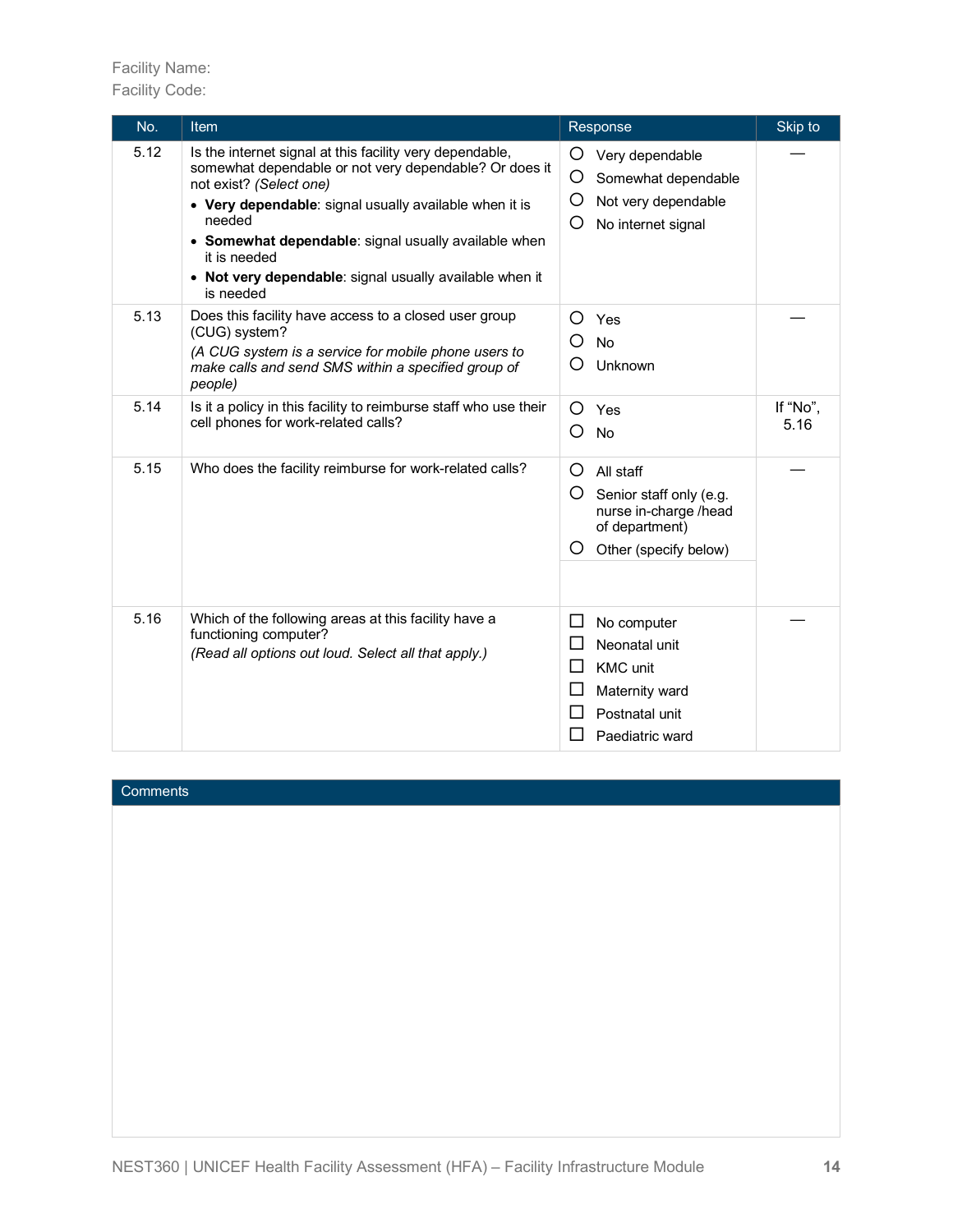# Section 6. Transportation

**Instructions:** Please have all participants fill in their names and positions below, before completing the following forms in *Section 6. Transportation*.

| Respondents                           |                            |
|---------------------------------------|----------------------------|
| Respondent Name (first and last name) | <b>Respondent Position</b> |
|                                       |                            |
| Respondent Name (first and last name) | <b>Respondent Position</b> |
|                                       |                            |
| Respondent Name (first and last name) | <b>Respondent Position</b> |
|                                       |                            |
| Respondent Name (first and last name) | <b>Respondent Position</b> |
|                                       |                            |
| Respondent Name (first and last name) | <b>Respondent Position</b> |
|                                       |                            |
| Respondent Name (first and last name) | <b>Respondent Position</b> |
|                                       |                            |
| Respondent Name (first and last name) | <b>Respondent Position</b> |
|                                       |                            |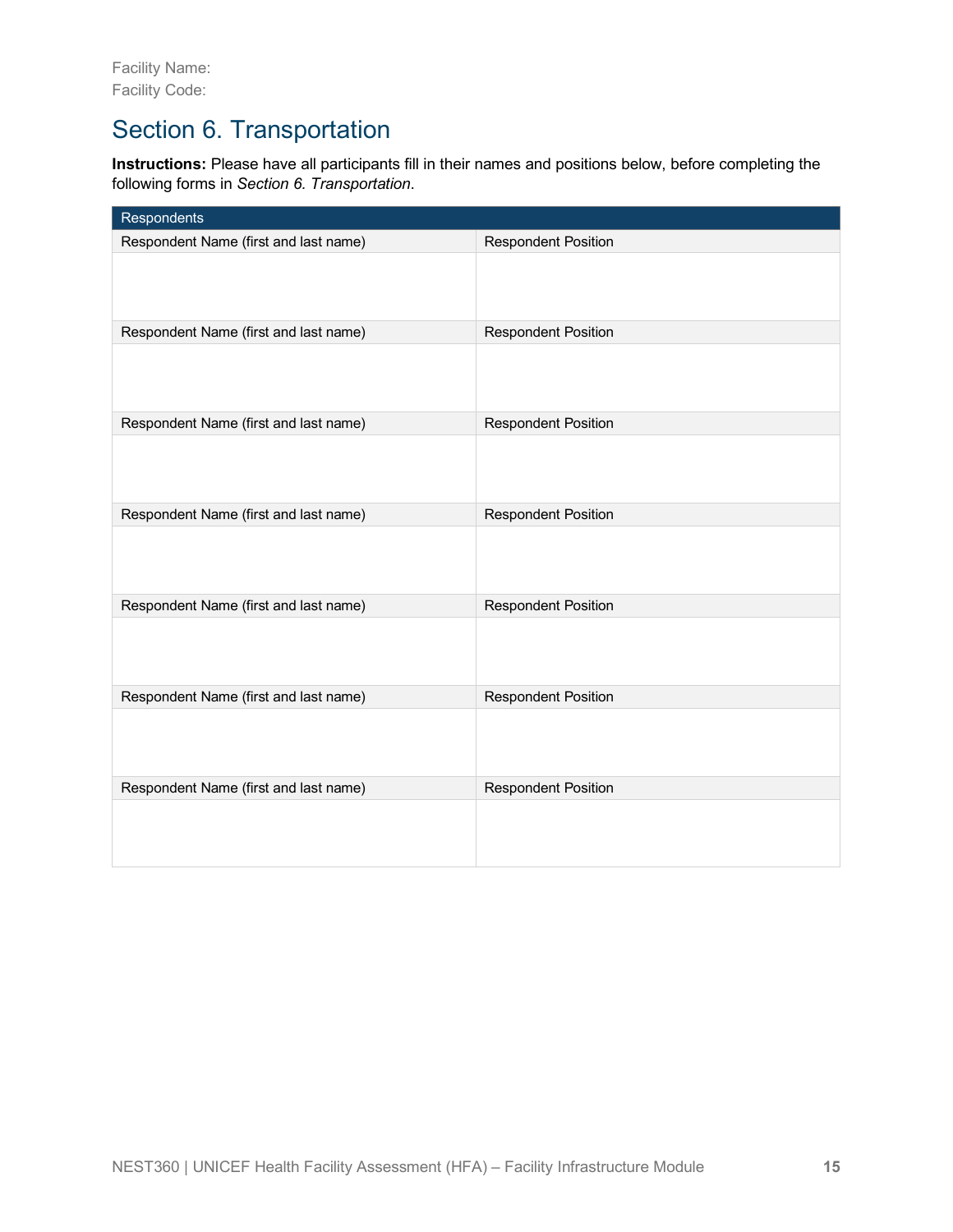### Section 6. Transportation

**Instructions:** Please direct these questions towards the hospital management or the transport officer. Darkened cells require no answer. Please do not leave any variable blank. If a response is unknown, write "unknown" or select "unknown" from the multiple-choice answers.

**Prompt:** "Now I'm going to ask you about the modes of transportation available for emergency referral."

#### 6A. Patient Transport for Referral

| No.  | <b>Item</b>                                                                                       | Response                                                                     |
|------|---------------------------------------------------------------------------------------------------|------------------------------------------------------------------------------|
| 6.01 | How are newborns transferred into this facility from another<br>facility? (Select all that apply) | □<br>By KMC<br>By incubator/radiant warmer<br>By hand<br>ப<br>ΙI<br>In a cot |
| 6.02 | How are newborns transferred out of this facility to another<br>facility? (Select all that apply) | By KMC<br>ப<br>By incubator/radiant warmer<br>By hand<br>ப<br>In a cot       |

| No.  | <b>Item</b>                                                                   | How many are available in total?<br>(If none are available, write 0) | How many are out of service<br>due to needing repair? |
|------|-------------------------------------------------------------------------------|----------------------------------------------------------------------|-------------------------------------------------------|
| 6.03 | Motor vehicle ambulance<br>(a four wheeled vehicle e.g.<br>car, truck, lorry) |                                                                      |                                                       |
| 6.04 | Motorised tricycle ambulance                                                  |                                                                      |                                                       |
| 6.05 | Motorcycle                                                                    |                                                                      |                                                       |
| 6.06 | Bicycle ambulance                                                             |                                                                      |                                                       |
| 6.07 | Motorised boat                                                                |                                                                      |                                                       |
| 6.08 | Non-motorised boat (e.g.,<br>paddle boat, canoe)                              |                                                                      |                                                       |
| 6.09 | Animal drawn cart                                                             |                                                                      |                                                       |
| 6.10 | Stretcher (not part of<br>ambulance)                                          |                                                                      |                                                       |
| 6.11 | Other (please specify):                                                       |                                                                      |                                                       |

**Instructions:** Skip to Section 6C if there are no motor vehicles, motorcycles or motorised boats at the facility*.*